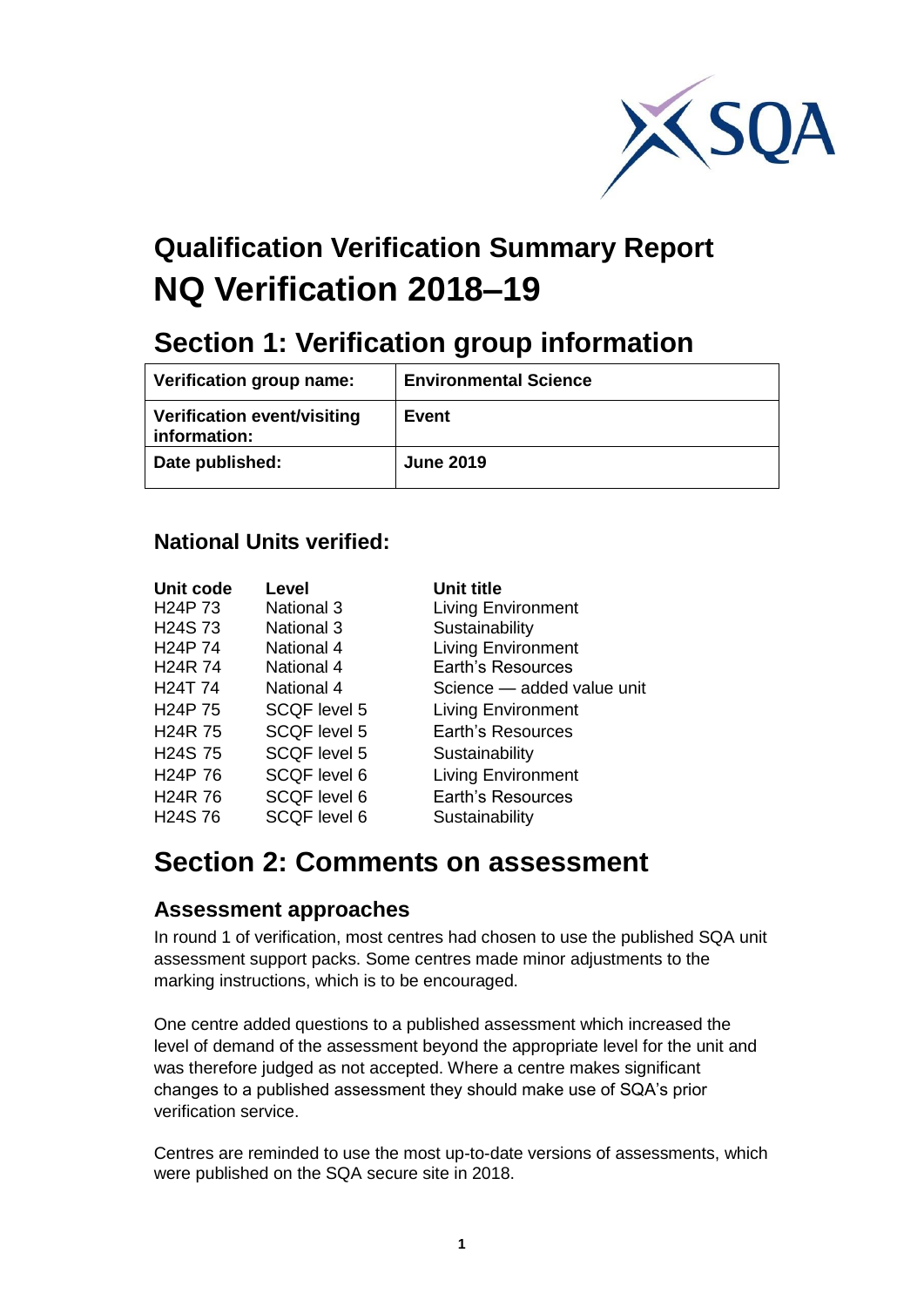In round 2 of verification, all centres had chosen to use the published SQA unit assessment support packs. Again, some centres made minor adjustments to the marking schemes, which is to be encouraged. These adjustments were annotated onto the marking schemes.

A few centres had used a centre-devised assessment or had made adaptations to the questions in the unit assessment support pack (UASP). Where centres are devising their own assessment instruments or are making major adaptations to the UASP, it is strongly recommended that these assessments are submitted for prior verification. Centres should also submit a grid to identify which questions are testing which key areas or skills, similar to those contained within the UASPs.

Adding marks to questions is acceptable, but must be approached with caution as this can change the balance and demand of the assessment. For example, changing a single response question in the UASP to a question requiring an explanation worth three marks could change the balance of the test. It may also disadvantage some candidates in that they may be able to give the single required response but not the more extended explanation being sought in a three mark question.

Centres are reminded that unit assessments are set at minimum competence level and are not intended to provide differentiation with, for example, 'A' grade questions.

For guidance on constructing appropriate alternative unit assessments, centres are advised to use the information provided in package 3 — the Portfolio approach.

Some centres had used UASPs that are no longer valid and are no longer on the SQA secure website. Centres must use UASPs that are valid and which are currently available on the SQA secure site.

If SCQF level 5 and/or SCQF level 6 units are being assessed, candidates must complete an outcome 1 assessment. Centres are reminded that they must follow the assessment instructions. One centre supplied candidates with a template to follow at SCQF level 6. The SCQF level 6 UASP clearly states that a template may not be provided. Centres are reminded that they should familiarise themselves with all the instructions for assessment before an assessment is carried out, and they should follow these instructions.

#### **Assessment judgements**

Centres are reminded that rigorous, accurate and consistent application of the marking instructions is essential. Some centres were not consistent in their application of the marking scheme, which is not acceptable. The marking guidance is not meant to be exhaustive and centres are encouraged to annotate any minor changes they make to the marking instructions. If a candidate uses correct alternative answers then these should be marked as correct. Centres are reminded, however, that any changes made to the marking scheme must be scientifically correct.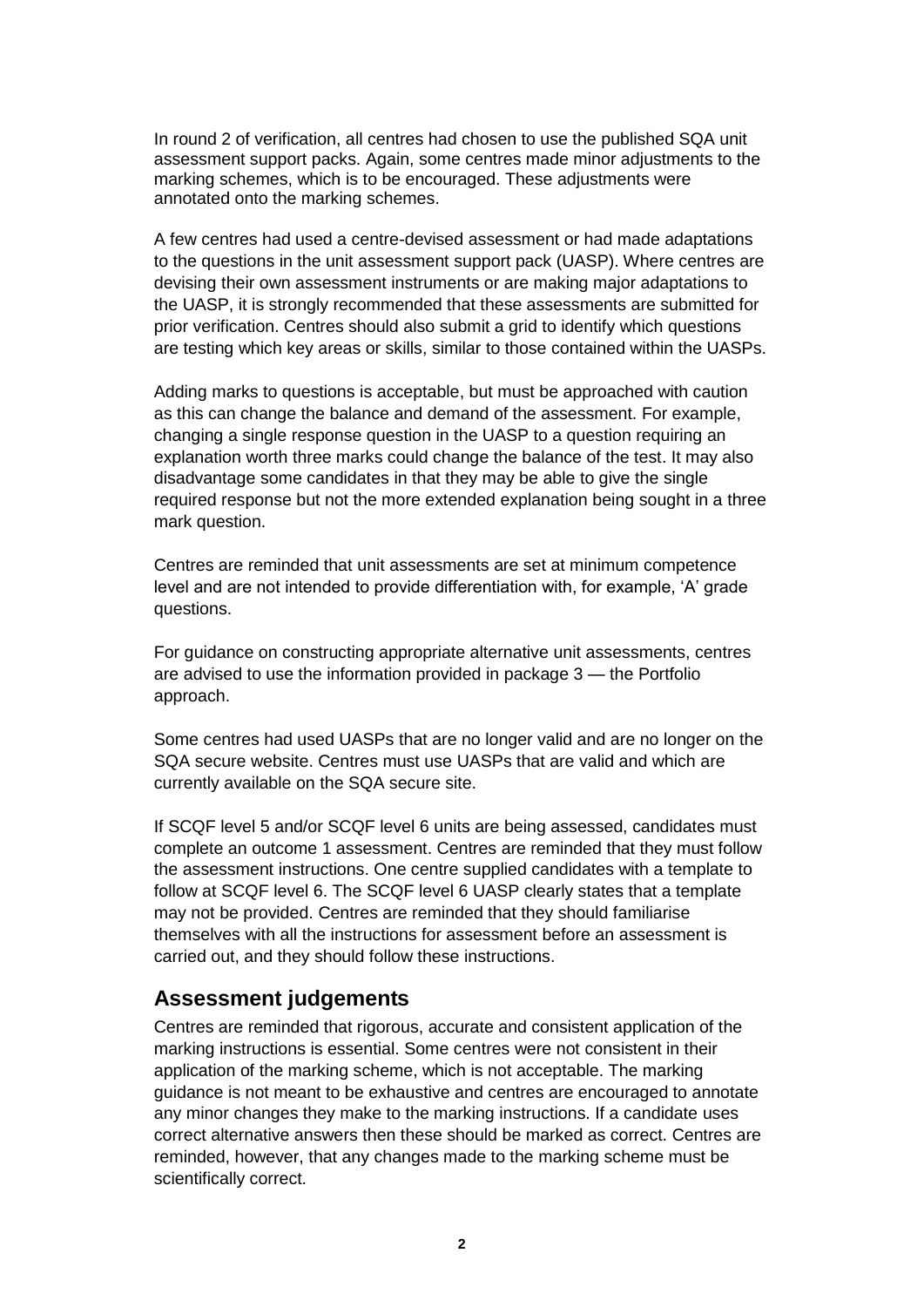Generally, centres had applied the marking scheme accurately and consistently. However, some centres were judged to have been severe in their assessment judgements, particularly at National 3. Centres are reminded to make sure that they are marking at the correct level.

Some centres were giving too much guidance to candidates. Guidance should not direct candidates to a specific response, and should not take the form of model answers.

Centres are reminded that they must use the correct scientific terminology. In particular, assessors should not mistake reintroduced species and introduced species, as the two terms are different and not synonymous.

Centres should also be conscious that where a question has two parts for one mark, the candidate must answer both parts to receive the mark. If only one part of the question is answered, then the mark should not be awarded.

Several centres had sent outcome 1 assessments for verification. Generally these had been assessed poorly with many incorrect decisions. Centres are reminded that they must apply the judging evidence requirements correctly and rigorously.

For assessment outcome 1.1, some centres had not given credit if a candidate did not explicitly state the dependent and independent variables. However, if a candidate refers to the independent and dependent variable in the report, they should be credited for this.

When candidates give a list of resources, they must include the key resources needed for the experiment. When there are no safety implications for the practical element, the candidate should include this in the report.

Where a calculation is included, assessors should check that the calculation is correct. Assessment standard 1.4 was often marked too leniently.

Centres are reminded that graphs must be drawn correctly and plotted accurately, within a half-box tolerance on graph paper. Some centres had not assessed the accuracy of the graphs correctly and had judged that candidates had passed the assessment standard when it was not appropriate.

Where a candidate has performed an experiment with replicates, it is not appropriate to award a pass for assessment standard 1.6 if the answer given is that the experiment should have more replications.

Where a candidate draws a diagram in their outcome 1, the diagram should be a correct scientific diagram.

Internal verification was generally good. There was a high level of annotation showing that internal verification was rigorous. Where the internal verifier and the marker do not agree, it is essential to show what the final decision is.